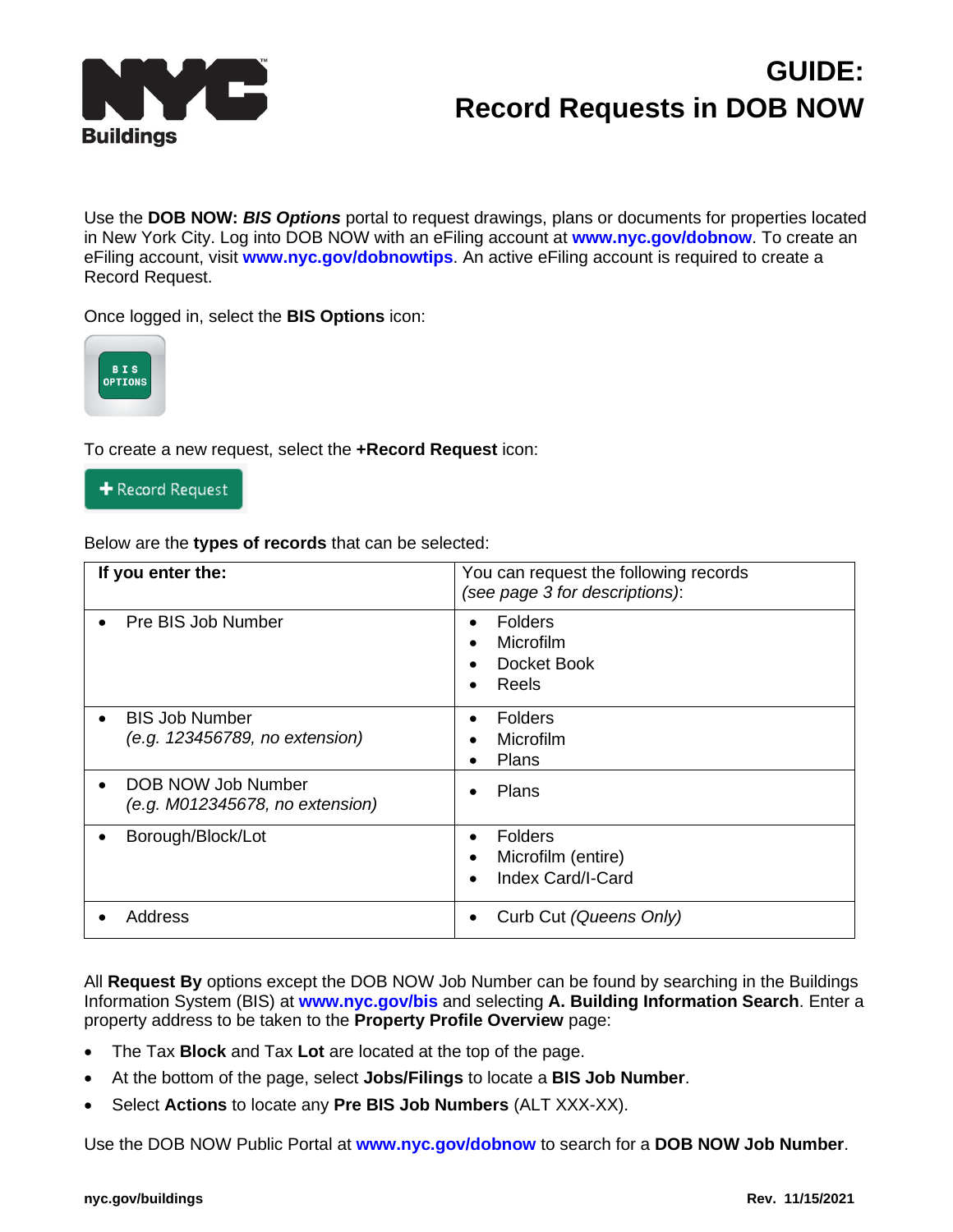

In the **New Record Request** window, make a selection and then click **Next**.

| New Record Request         |              |               |              |  |
|----------------------------|--------------|---------------|--------------|--|
| Record Request Information |              |               |              |  |
| Request By*                |              | Request Type* |              |  |
| Select Type                | $\checkmark$ | Select Type   | $\checkmark$ |  |

The Requestor Information is populated from the data provided in the eFiling account and cannot be changed in the request. Use the **Comments** section to add details about the request. **Save** the request for the **Statements & Signature** tab to appear. Complete the Statements & Signature section and then **Save** again to **Submit** the request. A **Document** does *not* need to be uploaded unless the system indicates that the property requires submission of an **[ADM-73: Supplemental Records Request Form](https://www1.nyc.gov/assets/buildings/pdf/adm_73_form.pdf)**.

An email notification will be sent to the requestor within two business days with the **status** of the submitted request.

Once a Records Request is submitted, it will appear on the **Record Requests Dashboard**:

| NYC Department of Buildings<br><b>BIS</b><br><b>OPTIONS</b><br><b>BIS Options</b>                                             |                       |                                            |           |                     |                  |                   |  |  |
|-------------------------------------------------------------------------------------------------------------------------------|-----------------------|--------------------------------------------|-----------|---------------------|------------------|-------------------|--|--|
| + BIS Job L2 Request<br>僠                                                                                                     |                       | + Certificate of Correction Review Request | + License | + Boiler Sign Off   | + Record Request |                   |  |  |
| <b>Record Requests</b><br>Boiler Sign Off<br>Certificate of Correction Review Request<br><b>BIS Job L2 Request</b><br>License |                       |                                            |           |                     |                  |                   |  |  |
| <b>Actions</b>                                                                                                                | <b>Request Number</b> | <b>Request Status</b>                      |           | <b>Request Type</b> | Requestor        | <b>Job Number</b> |  |  |
| $\mathcal{C}^*$                                                                                                               | RFC-0001020           | Pending QA Assignment                      |           | Microfilm           | ADAM JOE2        | Not Applicable    |  |  |
| 面<br>$\mathcal{B}$<br>面                                                                                                       | REC-0001009           | Pending QA Assignment                      |           | Folder              | ADAM JOE2        | Not Applicable    |  |  |

From the **Actions** column, **Edit** or **Delete** a Records Request if it is in Pre-filing status. A request that has been submitted cannot be edited or deleted.

An email notification will be sent to the requestor when the records are **available for pick up** at the borough office where the property is located. The records must be picked up within 2 business days of receiving notification. After 2 business days, the records request will be closed, and a new request will need to be submitted in DOB NOW to obtain the records.

An email notification will be sent to the requestor if the records are **off-site**, indicating that the search is estimated to take one week. Another notification will be sent when the records are available for pick up. Notification will also be sent by email if the records **cannot be found**.

At any time, a **maximum of 5 records** can be checked out with one DOB ID, including records that were retrieved prior to the launch of record requests in DOB NOW. Once the maximum number of records are retrieved, additional requests will be denied until records are returned. In addition, only **one**